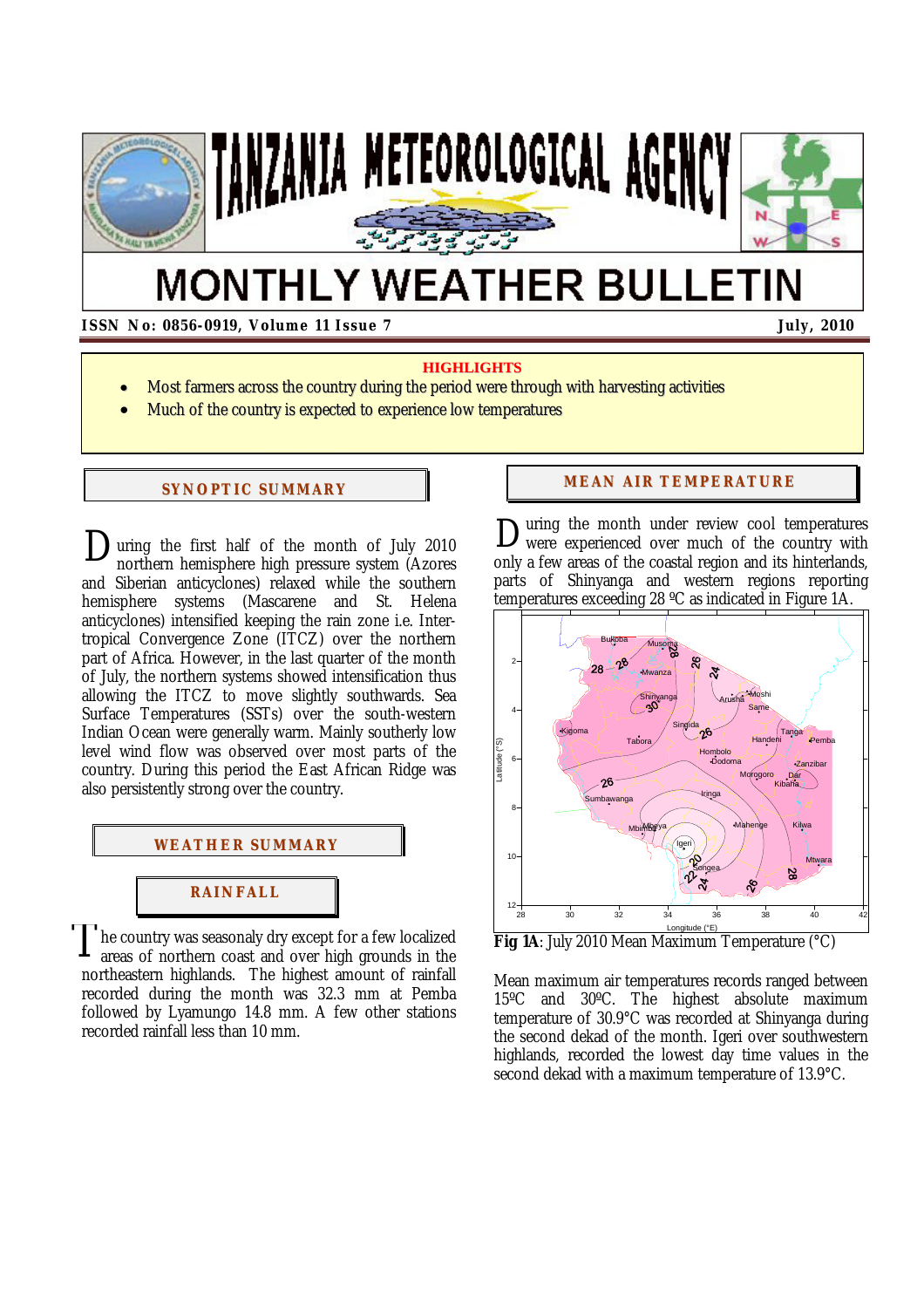

**Fig 1B:** July 2010 Mean Minimum Temperature (°C)

Mean minimum air temperatures recorded ranged from 7ºC to 23ºC as shown in Fig 2B. The lowest value of mean minimum temperature recorded was 7.1°C at Igeri over the southwestern highlands while the highest value of 23.2 °C was reported at Pemba in the northern coast.

#### **MEAN SUNSHINE HOURS**

Sunshine duration records across the country during<br>University that the mean bright sunshine hours ranged July show that the mean bright sunshine hours ranged from 4 hrs/day over northeastern highlands to about 10 hrs/day over central, southwestern highlands and western areas as shown in Figure 2.



**Fig 2**: July 2010 Mean Sunshine Hours (hrs/day)

#### **MEAN WI ND SPEED**

ean wind speeds across the country ranged from 3 to 11 km/hr during the month as shown in Figure M

3. Some parts of southwestern highlands experienced wind speeds exceeding 11 km/hr. Low wind speeds of below 5 km/hr were recorded over some parts of Morogoro, Songea, Shinyanga, Tabora, Rukwa and Lyamungo. Higher wind speed coupled with drier conditions enhanced prospects for occurrences of dust devils, wind erosion, and higher evaporation rates particularly over central region.



Fig 3: July 2010 Mean wind speed (km/hr)

### **AGROMETEOROLOGICAL SUMMARY**

uring the month of July 2010 most farmers across During the month of July 2010 most farmers across<br>the country during the period were through with harvesting activities. The rest were finalizing harvesting as observed over unimodal and bimodal areas as both have recently ended their cropping season. Likewise over Njombe the harvesting activity was also in the final stage as usually being characterized by the effect of high altitude condition that lengthens crop maturity and drying up. Generally good harvests were reported over most areas of the country. Very few areas that have reported below average harvests are mainly located over central, southern coast and northeastern parts of the country.

Market supply for cassava over several areas continued fairly well.